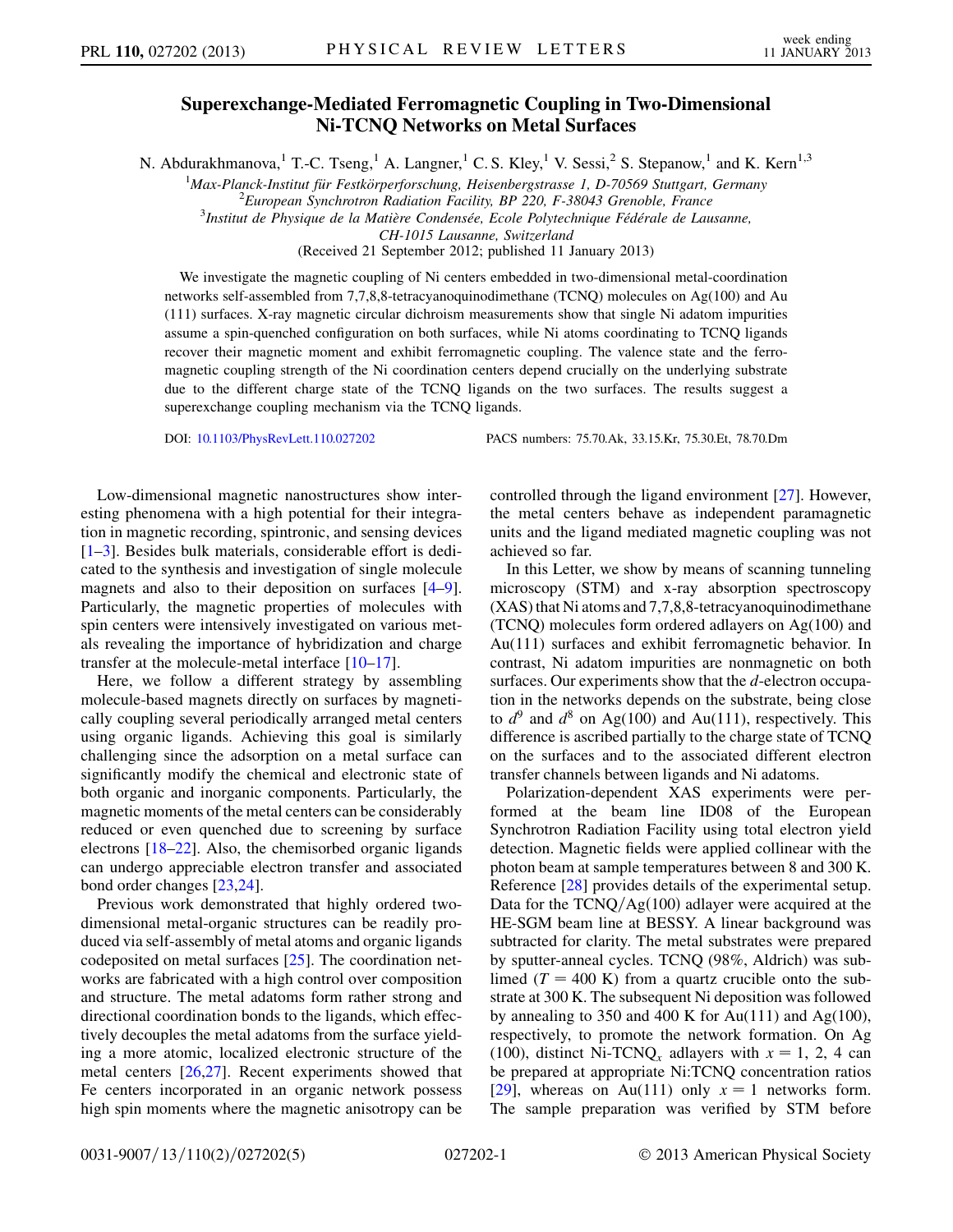<span id="page-1-0"></span>

<span id="page-1-1"></span>FIG. 1 (color online). STM topographs of Ni-TCNQ networks on (a) Au $(111)$  and (b) Ag $(100)$  surfaces. On Ag $(100)$ , two structures with the same stoichiometry coexist. The superposed models indicate the Ni (spheres) coordination arrangement. (Constant current STM: from top left to bottom right  $I = 0.28$ , 0.5, 0.26, 0.2 nA; sample bias  $V = 1.3, 1.2, -2, -1.3$  V;  $T = 5$ (a) and 300 K (b).

transferring the samples to the x-ray magnetic circular dichroism (XMCD) chamber without breaking the vacuum. Ni impurities were deposited onto clean surfaces directly in the XMCD chamber with the sample at 8 K to avoid clustering and alloying of Ni atoms.

Figure [1](#page-1-0) shows STM topographs of Ni-TCNQ networks on Au(111) and Ag(100) with a stoichiometry of 1:1 that were investigated in this study. Each molecule forms four bonds to Ni atoms via its cyano groups (cf. models in Fig. [1\)](#page-1-0). On Ag(100), two isomeric structures coexist, i.e., with alternating and parallel alignment of TCNQ molecules [Fig. [1\(b\)](#page-1-1) adapted from Ref. [[29](#page-4-14)]], while on Au(111) only the parallel alignment was found. Moreover, the networks on Au(111) are inhomogeneous and grow only in small domain sizes ( $\approx 10$  nm). The Ni centers form a lattice with a spacing of  $7.2 \times 11.3$  Å<sup>2</sup> and  $11.9 \times 11.9$  Å<sup>2</sup> in the domains of parallel and alternating  $11.9 \times 11.9$   $\AA^2$  in the domains of parallel and alternating<br>TCNO ligands respectively TCNQ ligands, respectively.

Figures  $2(a)$  and  $2(b)$  show XAS spectra recorded at the Ni  $L_{2,3}$  edge with linear polarization for impurities and networks on Ag(100) and Au(111). Note, that because of the low coverage the Ni XAS is superposed to a temperature dependent extended x-ray absorption fine structure background of the substrates. Background data are exemplarily shown in Figs.  $2(c)$  and  $2(d)$ . The Ni coverage is estimated to 0.03 and 0.02 monolayers for the network and impurity samples, respectively. The latter is determined from the XAS  $L_3$  intensity in comparison with the networks. The spectra of Ni impurities on both surfaces are



<span id="page-1-2"></span>FIG. 2 (color online). XAS and XMCD of Ni-TCNQ and Ni impurities on  $(a)$ , $(c)$  Ag $(100)$  and  $(b)$ , $(d)$  Au $(111)$ . Note that because of the low coverage the Ni XAS is superposed to the XAS background of the substrates. (a),(b) XAS with linear polarization parallel to the surface (in-plane) and at  $20^{\circ}$  to the surface normal (out-of-plane).  $(B = 50 \text{ mT}; \text{ Ni-TCNQ})$ <br> $T = 300 \text{ K}$  Ni impurities  $T = 8 \text{ K}$ ) (c) (d) XAS with circular  $T = 300$  K, Ni impurities  $T = 8$  K) (c),(d) XAS with circular polarization at 0° (normal) and 70° (grazing) incidence and the polarization at  $0^{\circ}$  (normal) and  $70^{\circ}$  (grazing) incidence and the corresponding XMCD spectra.  $(B = 5$  T,  $T = 8$  K) The substrate background XAS is shown for normal incidence for a better identification of the Ni XAS features.

nearly identical and show a single and narrow  $L_3$  peak at 852.8 eV and an almost vanishing  $L_2$  intensity. The small x-ray linear dichroism (XLD), i.e., the difference between spectra with out-of-plane and in-plane polarization of the E vector, signifies a larger fraction of empty states with outof-plane lobes. The spectra differ clearly from bulk ferromagnetic Ni, where the ground state is proposed to be a mixture of  $d^8$ ,  $d^9$ , and  $d^{10}$  configurations [[30](#page-4-15)–[32](#page-4-16)]. Here, the XAS resembles that of a  $d^{9}$  system where the nearly vanishing  $L<sub>2</sub>$  edge suggests that only transitions from the initial  $j = 5/2$  to the final  $j' = 3/2$  states occur [[33\]](#page-4-17). Further, a satellite feature present in bulk samples [\[30\]](#page-4-15) that is ascribed to configurational mixing [[31](#page-4-18)] is absent for the impurities.

The XAS data of the Ni-TCNQ networks exhibit pronounced differences. First, the spectra are shifted to higher photon energies by about 1.5 eV, which indicates the formation of strong chemical bonds to TCNQ resulting in charge depletion at the Ni atoms. The linearly polarized XAS for Ni-TCNQ/Ag $(100)$  show a single  $L_3$  peak and pronounced  $L<sub>2</sub>$  intensity with satellite features 3.5 and 4.5 eV above the main  $L_3$  intensity. Further, the out-ofplane spectrum reveals a hump 1 eV above the reduced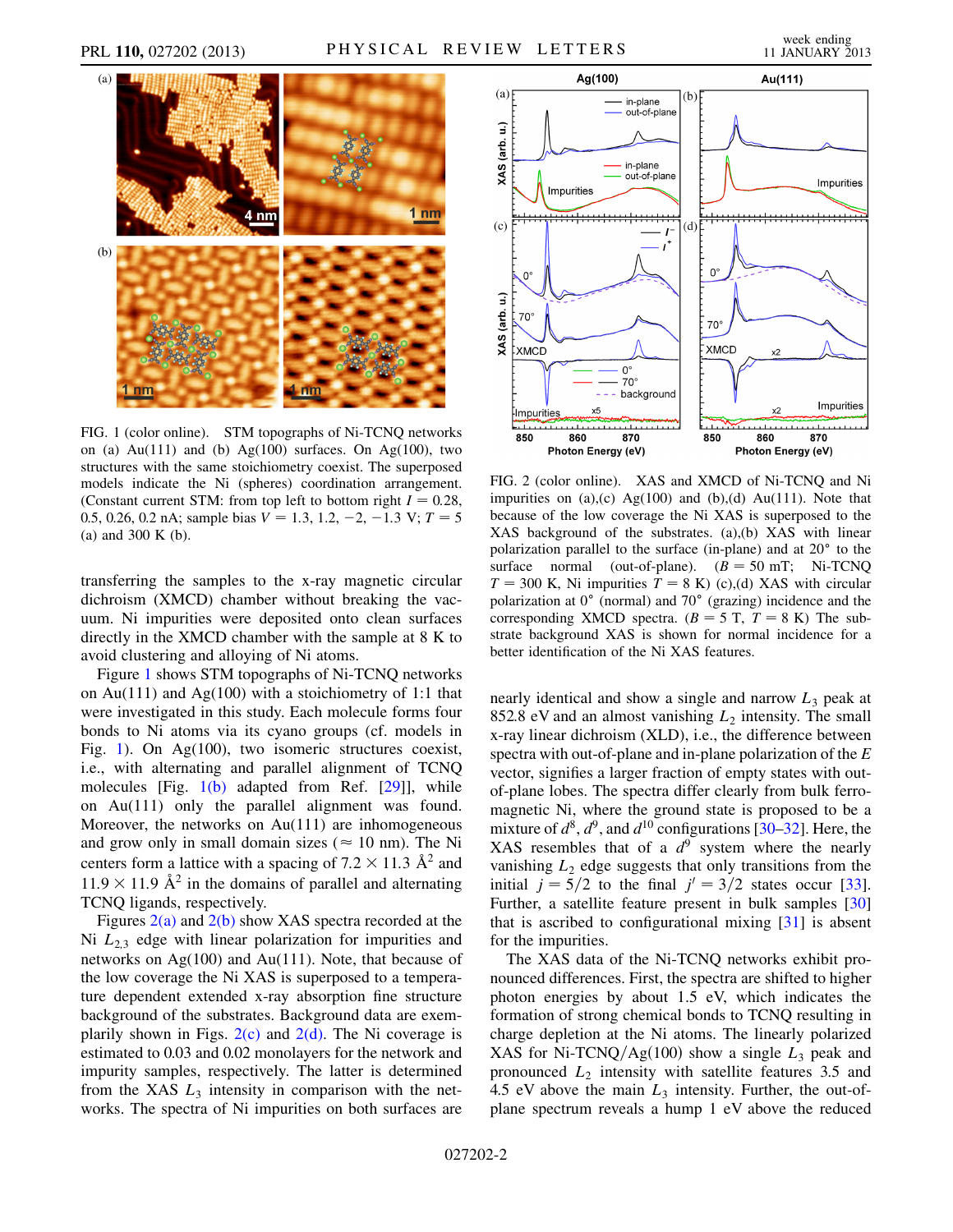<span id="page-2-0"></span>

<span id="page-2-1"></span>FIG. 3 (color online). Magnetization curves for Ni-TCNQ structures on (a) Ag(100) and (b) Au(111) obtained as the  $L_3$  peak height vs magnetic field  $(T = 8 \text{ K})$ .

 $L<sub>3</sub>$  onset. The strong XLD indicates an electronic ground state with a single in-plane hole, and thus a predominant  $d^9$ character resembling that of Cu ions in the  $CuPc/Ag(100)$ system [\[28\]](#page-4-13). The satellite features are attributed to configurational mixing of  $d^8$  and  $d^9$  states due to bonding to the cyano groups of the ligands [[31](#page-4-18),[34](#page-4-19)] and interaction with the surface electrons  $[10]$ . The Ni centers on Au(111) behave differently as evidenced by the weak XLD in Fig.  $2(b)$  and a spectral shoulder at the low energy side of the  $L_3$  peak. However, the satellite features 2.8 and 4.2 eV above the main peak resemble that on Ag(100). Compared to the XAS of the impurities also the  $L_2$  edge shows small XLD having higher intensity for the out-ofplane polarization. The relatively small XLD demonstrates an isotropic distribution of holes in the  $d$  shell. Moreover, the presence of multiplet features further indicates that the Ni centers on Au(111) are closer to their atomic  $d^8$  state.

The XAS spectra for parallel  $(I^+)$  and antiparallel  $(I^-)$ alignment of the photon helicity with the magnetic field B at normal  $(0^{\circ})$  and grazing  $(70^{\circ})$  x-ray incidence are presented in Figs.  $2(c)$  and  $2(d)$ . The corresponding XMCD spectra, defined as  $I^- - I^+$ , are shown at the bottom of the panels. The nearly vanishing XMCD of the Ni impurities demonstrates that their magnetic moment is quenched on both surfaces, in line with previous reports [\[18](#page-4-6)[,19\]](#page-4-20), but in contradiction with a theoretical prediction [\[22\]](#page-4-7). Hence, we conclude that Ni adatoms hybridize strongly with the substrate and are spin-quenched due to strong correlation effects [[35](#page-4-21)].

In contrast, the XMCD of coordinated Ni atoms shows sizeable magnetic moments. The anisotropic line shapes reflect the low coordination environment of the metal atoms similar to the XLD. On Ag(100), the apparent strong anisotropy of the XMCD is ascribed to the giant anisotropic contribution of the spin dipole moment  $\langle T_z \rangle$  due to the  $d^9$  character of the ground state [[28,](#page-4-13)[36](#page-4-22)]. Further, at 0<sup>o</sup> the XMCD spectra exhibit clear satellite features 3.1 and 3.9 eV above the  $L_3$  and  $L_2$  edge, respectively, and show a small shoulder 0.8 eV at 70 $^{\circ}$  above the main  $L_3$  peak. The XMCD spectra on Au(111) differ clearly from the Ag substrate. Here, the line shape shows pronounced differences between  $0^{\circ}$  and  $70^{\circ}$ , particularly at the satellite feature 2.7 eV above the  $L_3$  peak. While the main XMCD features are similar on both surfaces, the anisotropy of the spectral intensity is smaller on Au(111) in line with the XAS analysis. These observations suggest that different bonding and electron transfer channels are present in the networks on the two substrates, as will be discussed below.

The magnetic interaction between the individual Ni centers is revealed in the magnetization curves obtained as the XMCD  $L_3$  peak intensity (T = 8 K) normalized to 1 at  $B = 5$  T for comparison (see Fig. [3](#page-2-0)). On both surfaces the magnetic susceptibility shows no apparent anisotropy. However, on Au(111) the curves show a stronger  $S$  shape compared to Ag $(100)$ . Already the weak S shape for the Ag sample suggests a small ferromagnetic coupling between the Ni centers. Fitting the curves with a Brillouin function yields a moment of  $S_{\text{fit}} = 2.7$  [assuming an isotropic  $g = 2$ factor; this is justified by the small orbital moments obtained from the XMCD sum rule analysis (see below)]. This value suggests a large orbital moment, since we expect a  $S = 1/2$  system for a  $d^9$  shell, which is unlikely for a single-hole system in a low crystal field environment. For comparison, Fig.  $3(a)$  shows also the magnetization curve of uncoupled  $S = 1/2$  spins. The experimental data show clearly a higher susceptibility. The ferromagnetic coupling is even more evident on Au(111) [Fig.  $3(b)$ ], where the Brillouin function fit yields a large moment of  $S_{\text{fit}} = 12.9$ . Note that the fit differs strongly above 1 T from the experimental data. The behavior of a paramagnetic  $S = 1$  system (assuming a  $d^8$  shell) is plotted as well. We interpret the considerably stronger susceptibility of the networks as ferromagnetic coupling between the Ni centers, since the large fitted  $S<sub>fit</sub>$  moment cannot be attributed to a sizable orbital moment or magnetic anisotropy.

This interpretation is further corroborated by the analysis of the spin and orbital moments employing the XMCD sum rules (see Table [I\)](#page-3-0) [[37](#page-4-23),[38](#page-4-24)]. In the analysis, the isotropic XAS is approximated by  $3/2(I^+ + I^-)$  and obtained by subtraction of the substrate background XAS. The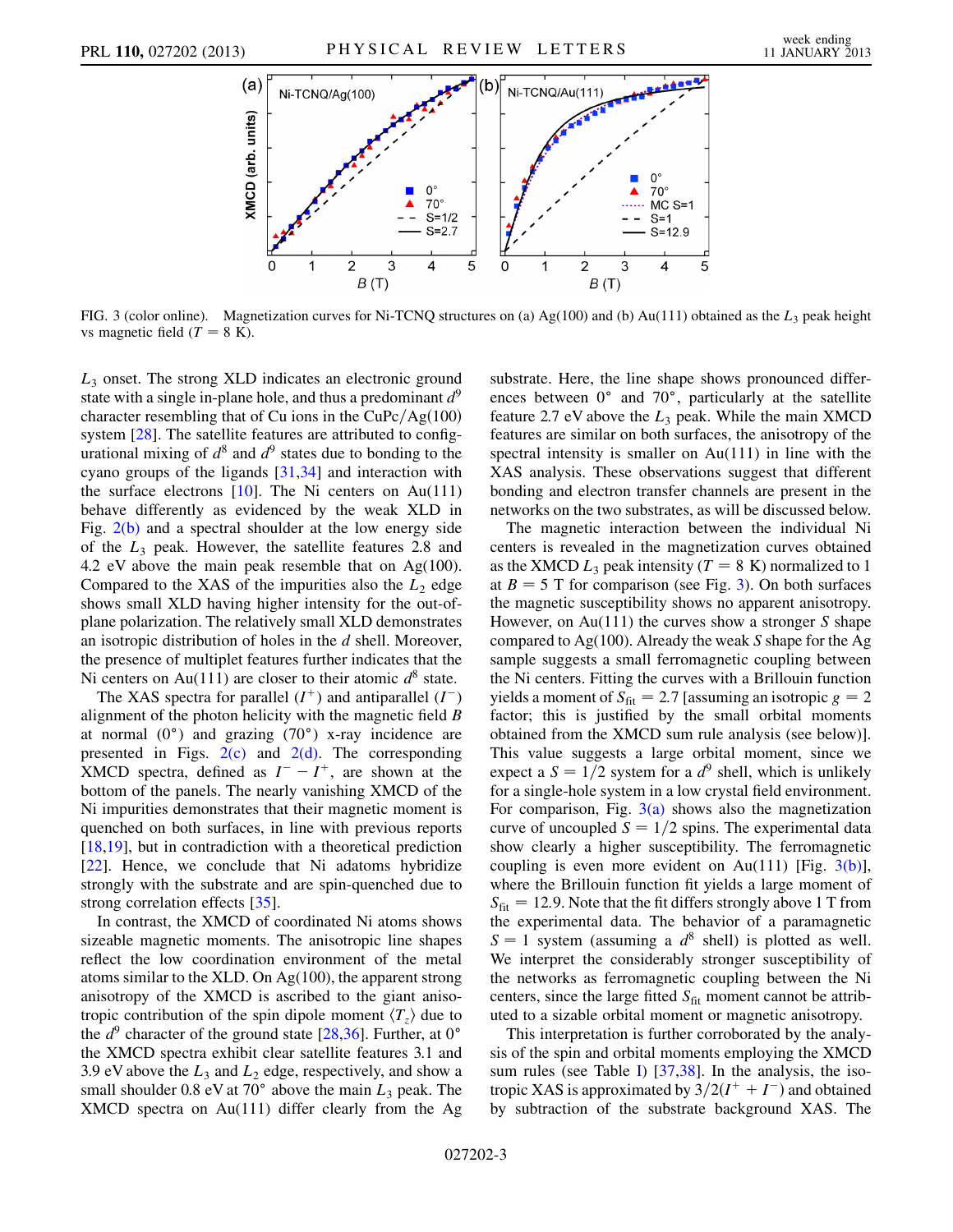<span id="page-3-0"></span>TABLE I. Spin and orbital moments per hole determined from the XMCD sum rules. Estimated error is 20%.

| $\theta$     | $S_{\text{eff}}$ /hole |         | $L_{7}/hole$ |         |
|--------------|------------------------|---------|--------------|---------|
|              | Ag(100)                | Au(111) | Ag(100)      | Au(111) |
| $0^{\circ}$  | 0.84                   | 1.00    | 0.076        | 0.14    |
| $55^{\circ}$ | .                      | 0.58    | .            | 0.14    |
| $70^{\circ}$ | 0.19                   | 0.41    | 0.036        | 0.13    |

uncertainty in this procedure accounts for the relatively large error of 20% for the moments. While this is a good approximation for the rather isotropic spectra on Au(111), the XAS at grazing incidence for Ag(100) was multiplied by  $2/(\cos^2 70^\circ + 1)$  to account for the strong XLD [\[28\]](#page-4-13). Since the exact number of holes is not known, we report the effective moments per hole. Both systems show a strong apparent spin moment anisotropy. For the  $Ag(100)$  system we attribute this behavior to the strong anistropy of the  $T_z$  contribution to the effective spin moment  $S_{z,eff}$  =  $S_z + 7/2T_z$  [\[28\]](#page-4-13). For the Au(111) sample the magnetization is close to saturation at 5 T; hence, the  $T<sub>z</sub>$  term must also be strongly anisotropic. Both systems possess small but non-vanishing orbital moments. While on Ag(100) the orbital moment has an out-of-plane component twice as large as the in-plane component, there is nearly no anisotropy on Au(111). In both cases, the small magnitude of the orbital moment on Ag $(100)$  [\[28\]](#page-4-13) and the absence of orbital moment anisotropy on Au(111) are in agreement with the nearly isotropic magnetization curves [\[39\]](#page-4-25).

Both networks on  $Ag(100)$  and  $Au(111)$  are similar in structure; i.e., single Ni atoms coordinate to four TCNQ ligands forming a quasirectangular superstructure. However, the valence state and the strength of the magnetic coupling of the Ni centers exhibits pronounced differences while the adatom impurities are very similar on the two substrates. We attribute this behavior partly to the charge state of the molecules on the different substrates as evidenced by the nitrogen K-edge XAS spectra shown in Fig. [4.](#page-3-1) TCNQ adsorbs weakly on Au(111) and remains in its neutral form [\[40](#page-4-26)]. The XAS spectra resemble that of TCNQ powder [\[23\]](#page-4-8); however, the strong angular anisotropy is due to the flat molecular adsorption geometry. In contrast, on  $Ag(100)$  TCNQ is negatively charged as evidenced by the disappearance of the first resonance at 397.4 eV in the nitrogen XAS. This behavior is very similar to TCNQ adsorbed on Cu(100) [\[23\]](#page-4-8). Upon coordination to Ni atoms the nitrogen XAS is nearly identical for the Ag (100) system, whereas on Au(111) electrons are donated from Ni to the molecules resulting in the redistribution of spectral intensity and charging of the molecules similar to the  $Ag(100)$  surface. Thus, we ascribe the different electronic configurations of the Ni centers in the networks partly to the distinct charge states of the free ligand on the two surfaces. Other important contributions to the magnetic coupling and electronic state of the Ni centers

<span id="page-3-1"></span>

FIG. 4 (color online). Nitrogen K-edge XAS spectra with linear polarization parallel  $(0^{\circ})$  and nearly perpendicular  $(70^{\circ})$ to the surface for (a)  $Ag(100)$  and (b)  $Au(111)$  (300 K). Upper spectra: molecular phase, lower spectra: Ni-TCNQ.

on the two surfaces lie in the details of the coordination geometries as well as the orientation of the ligands on the surfaces.

To obtain further information on the magnetic coupling strength, we simulated the magnetization curves for Ni-TCNQ/Au(111) with a model spin Hamiltonian  $H =$  $-J\sum S_i S_j + gB\sum_i S_i$  with nearest neighbor interaction only using a Monte Carlo scheme for a two-dimensional grid of  $S = 1$  spins ( $g = 2, T = 8$  K). The result agreeing best with the data was obtained with  $J = 0.27$  meV and is shown in Fig. [3\(b\)](#page-2-1) (MC  $S = 1$ ). The magnitude of the exchange constant J indicates that a surface mediated RKKY interaction is unlikely [[41](#page-4-27),[42](#page-4-28)]. We ascribe the ferromagnetic coupling to a superexchange mechanism via the TCNQ ligands as in the bulk compounds [[43\]](#page-4-29). Further, the relative strength of the superexchange interaction on the two substrates is attributed to the different charge transfer channels in the Ni-TCNQ bonding. The stronger ferromagnetic coupling on Au(111) could be due to the direct bond formation and electron transfer between Ni adatoms and TCNQ ligands. Furthermore, the low hybridization of the molecules with the Au surface would hinder the screening of the ligand spin by surface electrons.

In summary, we have shown by means of XMCD that the magnetic moments of Ni adatom impurities on the surfaces of  $Au(111)$  and  $Ag(100)$  are quenched in agreement with earlier experimental observations [\[18\]](#page-4-6). Upon coordination to TCNQ the Ni atoms recover their magnetic moments and show ferromagnetic coupling. The electronic configuration and strength of the magnetic coupling depends crucially on the susbtrate, with stronger ferromagnetic interaction on the Au compared to the Ag surface. The results suggest a superexchange coupling mechanism via the negatively charged TCNQ ligands. The difference in the coupling strength and the electronic structure is traced back partly to the distinct charge state of TCNQ and charge transfer mechanisms between Ni and ligand molecules on